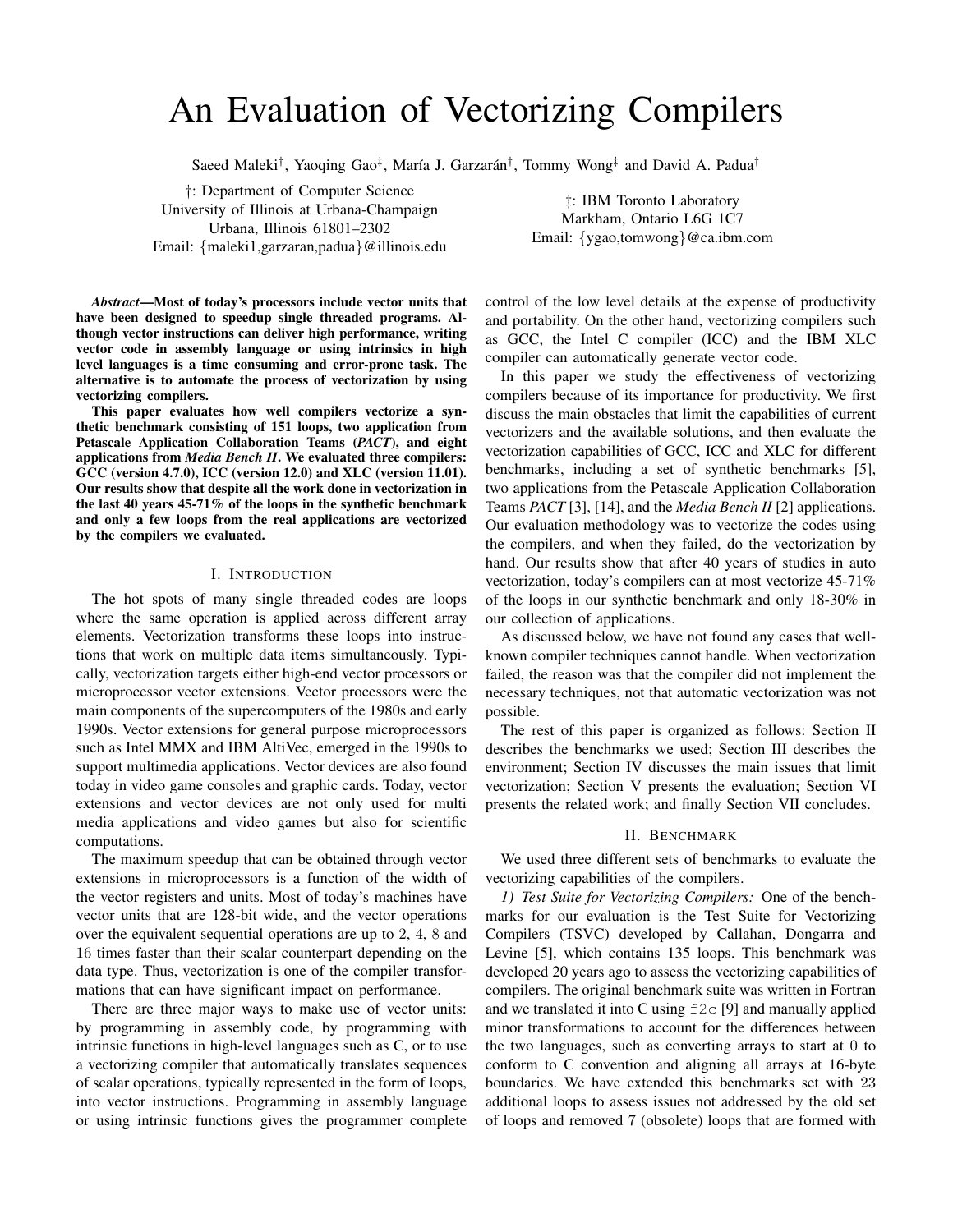| Machine  |         | double | float | int  | short | char  |
|----------|---------|--------|-------|------|-------|-------|
|          | Vec     | 1.18   | 1.10  | 1.11 | 1.16  | 1.14  |
| Power 7  | NoVec   | 1.59   | 2.91  | 2.64 | 5.46  | 10.49 |
|          | Speedup | 1.35   | 2.64  | 2.37 | 4.71  | 9.20  |
|          | Vec     | 1.67   | 1.61  | 1.67 | 1.65  | 1.68  |
| Intel i7 | NoVec   | 2.37   | 4.81  | 4.83 | 9.61  | 19.22 |
|          | Speedup | 1.42   | 2.99  | 2.89 | 5.82  | 11.44 |

TABLE II

RUNNING TIMES AND SPEEDUPS FOR THE OPERATION A  $[I] = B[I] + 1$ WITH FIXED ARRAY SIZE 12.5KB.

gotos and conditions. The extended version (which contains 151 loops) is publicly available [1].

*2) Codes from Petascale Application Collaboration Teams:* The goal of the Petascale Application Collaboration Teams (PACT) [4] is to develop codes that meet the performance milestones set for several Blue Waters applications. For this study we used MIMD Lattice Computation (MILC version 7.6.2) [3] and Turbulence problem with Direct Numerical Simulation (DNS) [14] from PACT. Notice that DNS uses FFT which is going to be replaced by a hand tuned, built-in FFT from IBM. Therefore, we did not consider the code segment implementing FFT when we evaluated the compilers.

*3) Media Bench II:* Media Bench II [2] is a benchmark representing multimedia applications. This benchmark contains encoder/decoder of video/image files. Eight applications from this benchmark were chosen: the encoders and decoders for JPEG, H263, MPEG2, and MPEG4. We did not use the other applications from this benchmark because there is not much room for improvement through vectorization in them.

### III. ENVIRONMENTAL SETUP

## *A. Target Platforms*

We used the IBM Power 7 and Intel Nehalem i7 processors for our experiments. Table I describes the platforms used. An estimation of the speedup that we can expect from vectorization for the two machines used in our study is presented in Table II. For the estimation, we compared the execution times of the vectorized version and its *scalar* counterpart (i.e. nonvectorized code) of the simple computation  $A[i]=B[i]+1$ over a large array. We kept the array size fixed (12.5KB) and changed the data types of the elements. Since we measured the running time of 400, 000 consecutive executions of this vector operation and the arrays fully fit in the L1 and L2 caches, the load latencies can be ignored.

#### *B. Compilers*

The compilers used in this experiment were GCC and ICC on the Intel platform and XLC on the IBM platform. The version of each compiler and the command line options are shown in Table III. GCC version 4.7.0 was new at the time of writing of this paper and it still had some bugs. Because of this, we were unable to compile DNS benchmark with it and used GCC 4.4.5 instead.

## IV. ISSUES WITH VECTORIZATION AND THEIR SOLUTIONS

To asses how well current compilers vectorize we have taken the benchmarks listed in Section II and vectorized with the compilers described in Section III-B. When the compiler failed, we applied hand vectorization. Our results, reported in Section V, show that the the hand-vectorized codes run significantly faster than the compiler-vectorized codes. After carefully studying the loops that we were able to efficiently vectorize by hand, we have found the main reasons why the compilers fail to generate efficient vector code: i) the lack of accurate analysis, ii) the failure to perform certain compiler transformations to enable vectorization, and iii) the lack of accurate profitability analysis. In this Section, we discuss these issues in detail.

## *A. Accurate compiler analysis*

To generate efficient vector code, the compilers need an accurate interprocedural analysis of the interactions between operations. This analysis in turn enables transformations. In our study, we observed that compilers do not apply three important transformations, discussed in Section IV-B: memory layout change, code replacement, and data alignment. The inability of compilers to do accurate interprocedural pointer disambiguation and interprocedural array dependence analysis is at least in part the reason for their inability to perform these three transformations.

#### *B. Transformations*

Compilers need to apply certain transformations to make vectorization possible and/or profitable. In our study, we found that there are some scalar-to-scalar transformations which were not applied by the compiler; however, when the transformation was manually applied to some of the codes not vectorized by the compiler, the compiler was able to automatically vectorize.

In the five subsections below (B1-B5), we discuss the transformations that we applied by hand and outline when they are needed in the context of vectorization. We classify these transformations based on the issue they are trying to address. In Section V we will discuss what compiler transformations were applied for each of the benchmarks we used.

B1) Non-Unit stride accesses Vector loads and stores of current processors can only access elements stored in consecutive locations. Thus, although it is possible to issue several scalar loads/store operations to load/store a vector register and then execute the computations in vector mode, the resulting vector code obtains low speedups, or even slowdowns, with respect to its scalar counterpart. Several transformations can be applied by the compiler to efficiently vectorize loops with non-unit stride accesses.

1) *Memory Layout change.* The compiler can change the memory layout of the data structures. As an example consider the first loop in Figure 1, where the accesses  $pt[i]$ . x are non-unit strides, since variable pt has been declared as an array of the point structure. To enable efficient vectorization the compiler could transform the memory layout of the variable pt, as shown in the second code in Figure 1, where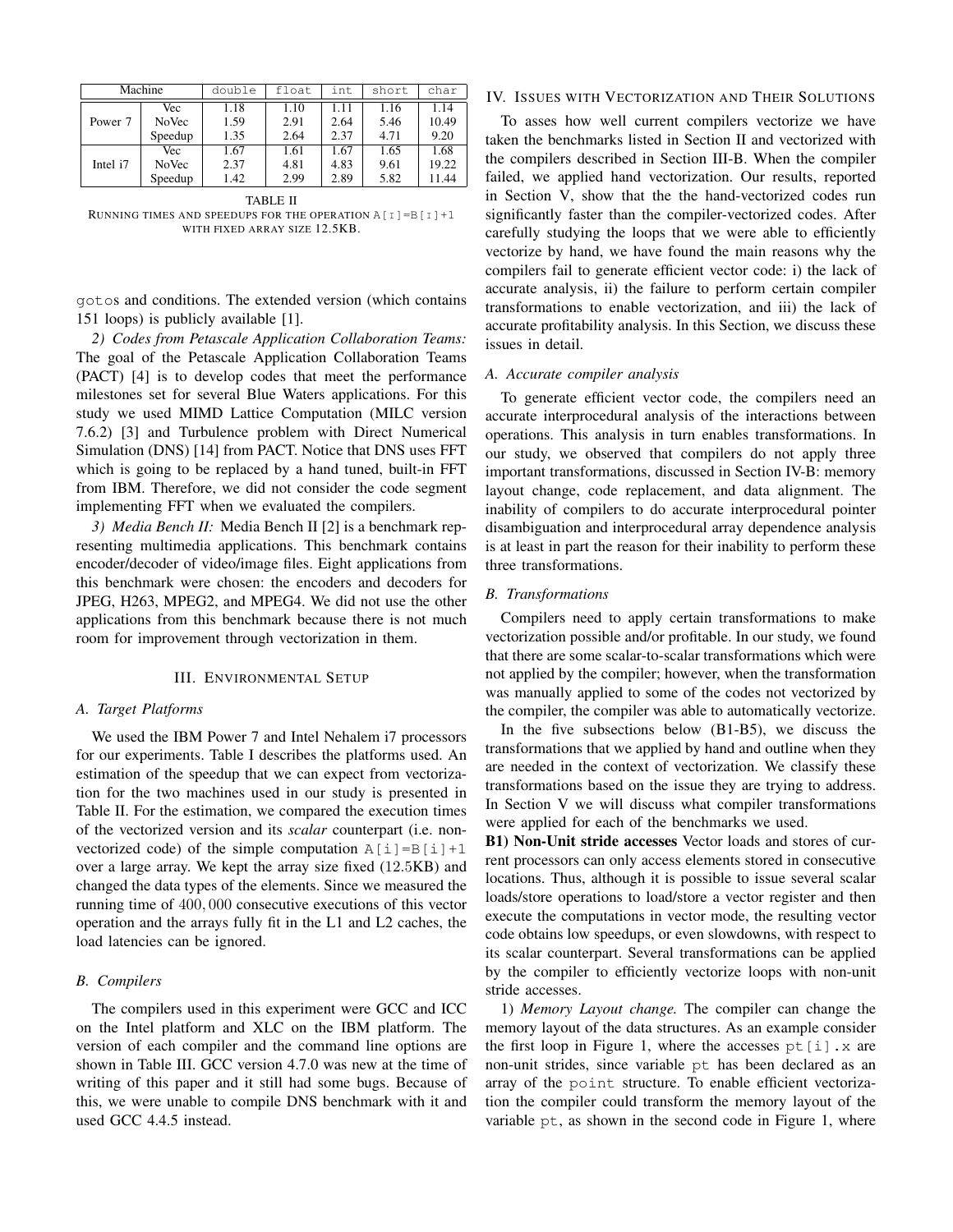| Platform   | Model             | (MHz)<br>Frequency | Vector Unit | Vector Length | (MB)<br>L3 Cache | <b>Operating System</b> |
|------------|-------------------|--------------------|-------------|---------------|------------------|-------------------------|
| <b>IBM</b> | Power7 9179-MHB   | 3864.00            | AltiVec     | 128 (bit)     | 32 (4 local)     | $\mu$ nux $\nu$ 2.6     |
| Intel      | Intel Core i7 920 | 2659.964           | SSE4.2      | 128 (bit)     |                  | $\lambda$ inux v2.6     |

TABLE I

SPECIFICATION OF EXPERIMENTAL MACHINES

| Specification                | GCC                           | ICC               | <b>XLC</b>                        |  |  |
|------------------------------|-------------------------------|-------------------|-----------------------------------|--|--|
| Version                      | 4.7.0                         | 12.0              |                                   |  |  |
| <b>Baseline Optimization</b> | $-03$ -fivopts                | $-0.3$            | -03 -qhot -qarch=pwr7 -qtune=pwr7 |  |  |
|                              | -funsafe-math-optimizations   |                   | $-qipa = malloc16$                |  |  |
| <b>Vectorization Options</b> | -flax-vector-conversions      | $-xSSE4.2$        | -qdebuq=NSIMDCOST<br>-qenablevmx  |  |  |
|                              | $-msse4.2$                    |                   | -qdebuq=alwaysspec                |  |  |
| Disable Vectorization        | -fno-tree-vectorize           | $-no$ -vec        | -qnoenablevmx                     |  |  |
| Vectorization Report         | -ftree-vectorizer-verbose=[n] | $-vec\_report[n]$ | -greport                          |  |  |

TABLE III COMPILERS SPECIFICATIONS

| 1 typedef struct {int $x, y, z$ } point;       |
|------------------------------------------------|
| 2 point pt [LEN];                              |
| 3 for $(int i=0; i$                            |
| 4 pt[i]. $x \neq$ scale;                       |
|                                                |
|                                                |
| 1 int ptx [LEN], int pty [LEN], int ptz [LEN]; |
| 2 for $(int i=0; i$                            |
| $3$ ptx[i] $* = scale$ ;                       |

Fig. 1. An array of a struct versus an array for each field

there is a separate array for each field of the point structure. Although both codes can be vectorized, the vectorization of the first code is inefficient, while vectorizing the second code obtains an speedup of 3.7 versus the sequential code in the Intel platform. ICC and GCC do not apply this transformation in part because they lack interprocedural strategies to propagate the new layout across different procedures in the application. XLC can apply this transformation, but it is very conservative, and as a result, it rarely applies it. Furthermore, we did not apply this transformation to any benchmark by hand since it would need global changes to a program, although applying it to some cases in our benchmark would improve the performance of the vector code.

2) *Data Copying (DC).* When interprocedural analysis is not available and the compiler finds vectorizable loops that operate on data with non-unit stride, the compiler can copy the data to local buffers where data are consecutive in memory, and then copy the results back, after the loop has been vectorized. Of course, the compiler has to determine if the overhead of this transformation is amortized by the benefit of the vectorization. For that the compiler needs a cost model as will be discussed in Section IV-C.

An example where data copying can be used, is shown in Figure 2 which accesses the vector dataptr with stride 8.  $f0, \ldots, f7$  are costly macro functions; therefore, there are many vectorizable computations if the data is reorganized. To obtain unit stride accesses we have manually transposed the  $8 \times$  DCTSIZE matrix of data referenced by dataptr

1 **for** (ctr =  $DCTSIZE-1$ ; ctr >= 0; ctr--) { 2  $tmp0 = dataptr[0] + dataptr[7];$ 3  $tmp7 = dataptr[0] - dataptr[7]$ ; 4 // Repeats with  $tmp1...tmp6$ <br>5 dataptr[0] =  $f0(tmp0......tm)$  $dataptr[0] = f0(tmp0,...,tmp7);$ 6 dataptr $[4] = f1(\text{tmp0}, \dots, \text{tmp7});$ 7 // Repeats with dataptr $[1..3]$  and dataptr $[5..7]$ <br>8 dataptr += 8: dataptr  $+= 8$ : 9 }

Fig. 2. Function jpeg\_idct\_islow form CJPEG. All the computations in this loop are vectorizable, but memory accesses require non-unit strides.

before and after the loop so that we can use the transposed data inside the loop without affecting the rest of the program. Our implementation of transposition takes advantage of the microprocessor vector extensions by efficiently using vector permutation instructions. Then, the code is automatically vectorized by the compiler. This transformation could be easily implemented by a compiler, since it is a local transformation. However, the compiler will need the appropriate cost model to determine when the overheads of copying the data in and out can be amortized by the speedups obtained.

Another example where data copying is useful, is shown in Figure 3-(a), where the index to access the array  $iclp$  is not a linear function of the loop variable and  $f_0$ , ...,  $f_7$  are costly macro functions. A possible solution to this problem is to store the values which are used as indices for array iclp, into a temporary array to make the main loop auto vectorizable. This approach requires another loop after the main loop which goes through the temporary array and stores the correct result back into the output array, as shown in Figure 3-(b). As in the previous example this solution has the data copying overhead and so the cost model needs to determine the profitability of this transformation.

3) *Recomputation (RC).* We also found loops with vectorizable computations that contain non-unit stride accesses to a lookup table, where the value of the index to access the table is statically unknown. One of the reasons that the programmers use these lookup tables is to save the values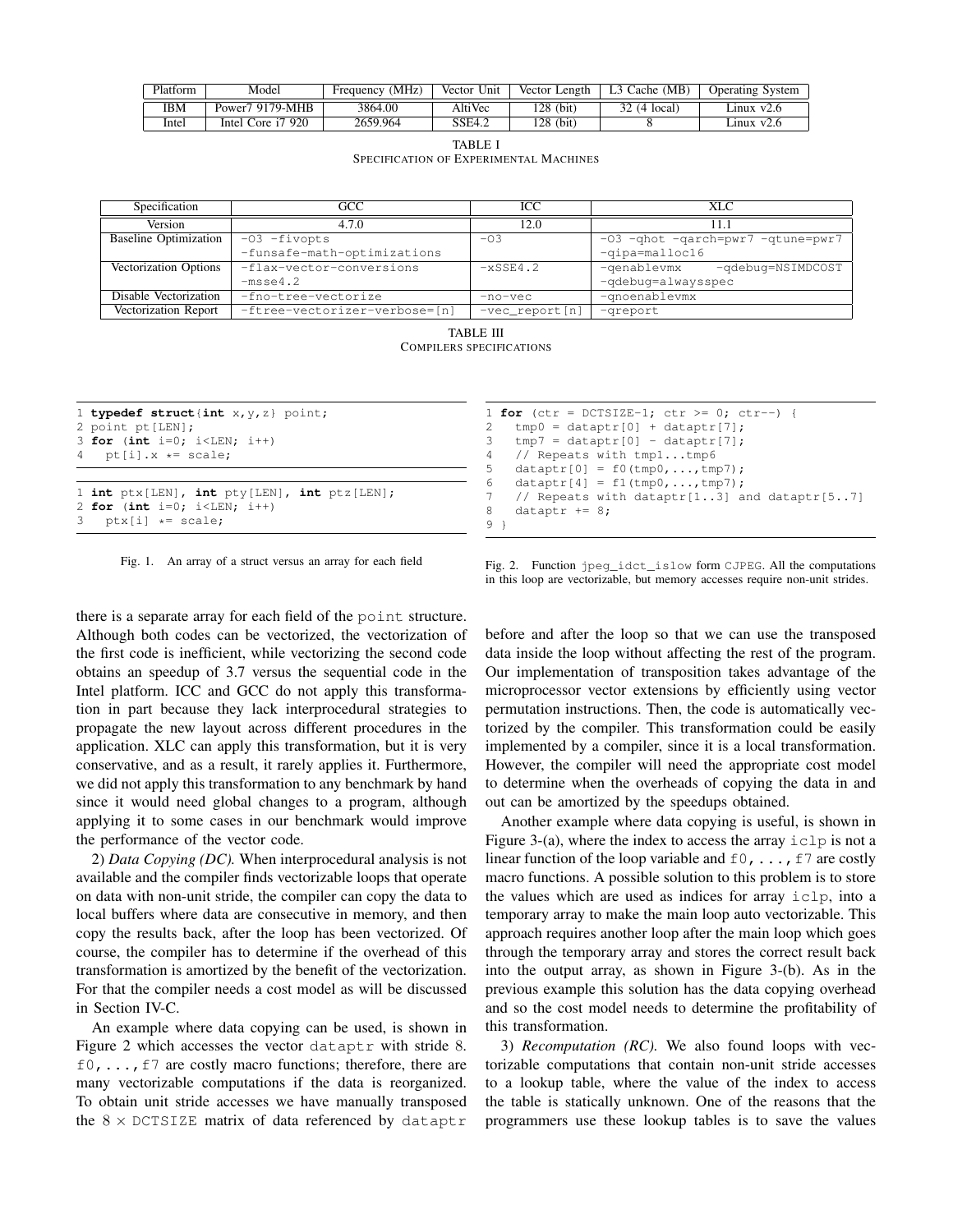```
1 for (i=0; i<8; i++) {
2 x1 = block[8*1+i]; x7 = block[8*7+i];<br>3 // Repeats with x0, x2, ..., x6// Repeats with x0,x2...,x6
4 block [8*0+i] = iclp[f0(x1,...,x7)];<br>5 // Repeats with block [8*1+i..8*7+i]// Repeats with block[8*1+i..8*7+i]
6 }
```
(a) The indirect access to array iclp.

```
1 for (i=0;i<8;i++){
 2 x1 = block[8*1+i]; x7 = block[8*7+i];<br>3 // Repeats with x0, x2 x6// Repeats with x0, x2..., x6
 4 temp[8*0+i] = f0(x1,...,x7);<br>5 // Repeats with temp[8*1+i]
      // Repeats with temp[8*1+i..8*7+i]
 6 }
 7 for (i=0;i<8;i++){
 8 block[8*0+i] = iclp[temp[8*0+i]];<br>9 // Repeats with block[8*1+i..8*7+9 // Repeats with block[8*1+i..8*7+i]
10 }
```
(b) Data copying is applied.

```
1 void Initialize_Fast_IDCT()
\overline{2}3 int i;
    iclp = iclip+512;5 for (i= -512; i<512; i++)
6 iclp[i]=(i<-256)?-256:((i>255)?255:i);7 }
```
(c) The initialization for array iclp.

Fig. 3. Function idctcol from MPEG2. Non-unit stride accesses to a lookup table.

of expensive mathematical functions, such as sqrt or sin. However, in some cases it is actually faster to recompute the functions than to use the lookup table. With the appropriate interprocedural analysis the compiler could replace the lookup table with the actual computation used to initially fill the table. Lin and Padua studied how to calculate the reaching definition of subscript arrays and apply forward substitution [15].

As an example consider again the loop in Figure 3-(a). We found that array iclp is a read-only array and it is only initialized once, as shown in Figure 3-(c). Therefore, a different possible solution to the one previously described for the loop in Figure 3-(a) is to replace iclp with the actual computation in terms of  $x7$  and  $x1$  and let the compiler vectorize it.

4) *Loop Interchange.* Loop interchange can be applied when traversing a matrix along the dimensions with non-unit strides so that the access moves along consecutive locations. Compilers need to apply data dependence analysis to determine if the transformation is valid.

B2) Data Alignment. Accesses to vectors whose addresses are aligned on certain boundaries (which is 16-byte for our two experimental machines) can in some cases be significantly faster than the unaligned ones. To perform a vector load/store of a non-aligned memory address, previous generations of Intel processors such as Core 2 have an unaligned vector load/store instruction that incurs a significantly higher latency than the aligned one. However, the Intel Nehalem processor supports an unaligned load/store instruction that executes almost as fast as the aligned load/store. IBM does not have an unaligned

|       |  |  |  | 1 for (int i = 1; i < LEN-1; i++) { |  |
|-------|--|--|--|-------------------------------------|--|
|       |  |  |  | 2 $a[i] = b[i-1] + c[i];$           |  |
|       |  |  |  | 3 b[i] = d[i ] + e[i];              |  |
| $4$ } |  |  |  |                                     |  |

vector load, but supports it with higher latency using two loads of consecutive 128-bit of data and shift operations. To address this issue, compilers need to apply the following transformations:

1) *Padding.* Data allocations need to be aligned. Compilers can make sure that the memory allocation of an array is aligned by padding i.e. allocating a larger chunk of memory than needed and using this extra space to guarantee data alignment. This type of transformation is not always applied automatically by the compiler and so programmers need to manually apply it. The compilers could easily apply this transformation, although care needs to be taken when a program allocates many arrays of small sizes.

2) *Loop Peeling.* Peeling off iterations from the beginning and/or the end of the loop is sometimes needed to generate vector code with aligned vector loads/stores.

Notice that the compiler needs to know the alignment of the pointer (which could be an input parameter to the function containing the loop) so it can determine which vector load/store instructions to use or how many iterations to peel off. For this purpose, the compiler needs an accurate interprocedural analysis. Eichenberger et al. presented a compilation scheme that systematically vectorizes loops in the presence of misaligned memory references [8].

B3) Data Dependence based Transformations. The correctness of certain compiler transformations is determined by data dependences. Below we outline some of these transformations.

1) *Statement reordering.* Compilers need to apply this transformation to enable vectorization of codes with lexicographically backward dependences within a loop body. As an example, consider the loop in Figure 4 which has an acyclic backward dependence. This loop is vectorized by ICC and XLC, but not by GCC. XLC vectorizes it perfectly by reordering the statements. The new ICC compiler (v12.0) can vectorize it, while the previous one (v11.1) could not. However, ICC v12.0 only vectorizes it partially because it distributes the loop over the statements and reorders the loops and vectorizes them as opposed to reordering the statements, strip-mining, and vectorizing. This introduces overhead and less locality for array b. GCC vectorizes neither the original loop nor the reordered one.

2) *Algorithm and Reduction Substitution.* Algorithm and reduction substitution can be used to vectorize computations that form a cycle of flow dependences in the dependence graph. Although algorithm substitution encompasses reduction substitution, we deal with reductions separately since these seem to be by far the most frequent kernels that compilers must replace for vectorization.

2.1) *Algorithm Substitution.* An example where substitution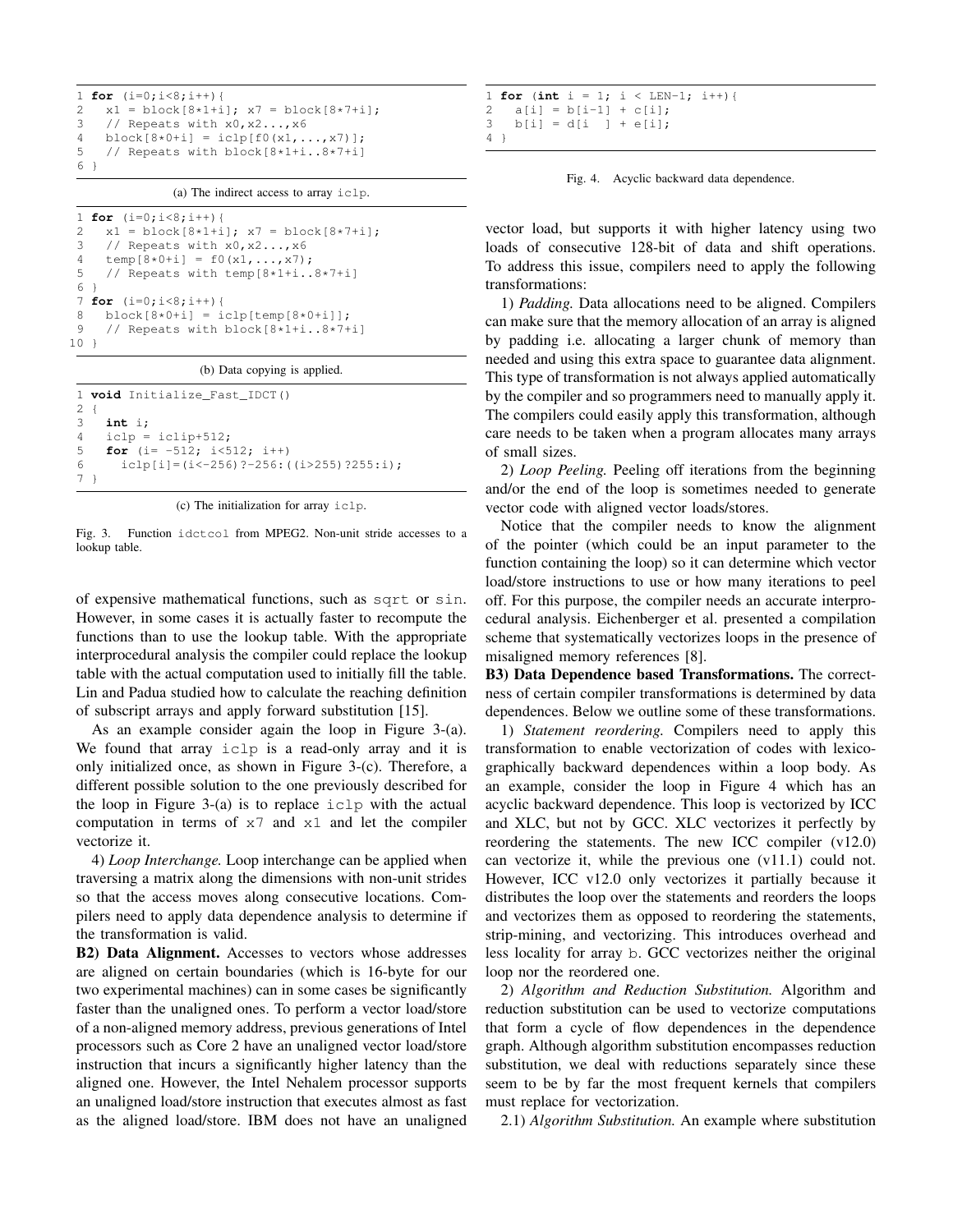|                           |  | 1 for (int i = 1; i < LEN-1; i++) |  |
|---------------------------|--|-----------------------------------|--|
| 2 $A[i] = A[i-1] + B[i];$ |  |                                   |  |

#### Fig. 5. Prefix sum

of an algorithm that is not a simple reduction, is necessary for vectorization, is shown in Figure 5. For substitutions of all classes of algorithms, a typical strategy is for the compiler to isolate the cycle and then pattern match the computation in the cycle to one of the frequently occurring kernels. In numerical computations these kernels include simple computations such as the loop shown in Figure 5 which is also known as *Prefix Sum*, and can include several classes of reductions and even complex kernels such as matrix-matrix multiplication. Prefix sum is a kernel computation that occurs with some frequency and its vector implementation has been extensively studied. For example, Chen and Kuck studied algorithms to parallelize and vectorize these types of computations [12], [6]. However, none of the compilers we evaluated vectorize this loop. We implemented a manually vectorized prefix sum for the float data type and an array of size 32, 000 that runs 4.61 and 1.46 faster on our experimental IBM and Intel platforms, respectively, than the code generated by the compiler for the loop in Figure 5.

2.2) *Reduction Substitution (RE).* Compilers are capable of recognizing reductions and substituting them with vector versions. Common examples of reductions are the sum or max of an array. The compilers recognize many of them, but not all.

In the cases where reduction is not recognized automatically by the compilers, we found that if we first apply scalar expansion, then the compiler can automatically vectorize them. For example, the loop in Figure 6-(a) is vectorized by ICC, but not by XLC or GCC. By manually applying scalar expansion, as shown in Figure 6-(b), the compilers can vectorize the inner loop, as there are no dependences. Notice that in this example there is some extra code before and after the loop, but it is not shown to keep the example short.

3) *Node Splitting.* This transformation can break cycles in the dependence graph where not all of the dependences are flow-dependences. This transformation is similar to data copying except it breaks dependences. In Section V, we grouped node splitting and algorithm substitution together since both resolve the issue with cyclic dependences.

4) *Loop Peeling (LP).* Besides its use for alignment, loop peeling can also be used to remove dependences. Thus, peeling off first and last few iterations is helpful to break dependences which only exists for those iterations.

5) *Symbolic Resolution (SR).* The compilers does not always generate multiple versions of a loop for the cases where a data dependence is assumed due to a symbolic variable such as for  $(i=...)$   $\{A[i]=A[i+k]+...; \}$ . In this example, the compiler can vectorize the loop in a simple manner for positive values of k but for negative values either more complicated transformations are needed or the loop cannot be

```
1 int index = 0;
2 float min = A[0];
3 for (int i = 0; i < LEN; i++)
4 if (A[i] < min){
5 min = A[i];
6 index = i;
7 }
```
(a) Finding maximum element with its index in an array (MaxLoc).

```
1 int index[64];
2 float min[64];
3 ...
4 for (int i=0; i<LEN; i+=64)
5 for (int ii=i,j=0; ii < i+64; ii++,j++)
6 if (A[i] < min[j]) {
7 min[j] = A[i];
8 index[j] = i;9 }
10 ..
```
(b) Scalar expanded MaxLoc.

Fig. 6. MaxLoc Reduction

speeded up with vectorization. Therefore, they need to add a runtime check to run a vectorized code for positive values of k and a scalar code for negative values.

6) *Recognition of Induction Pointers (IP).* An induction pointer, is a pointer that is increased by a constant value in each iteration. As an example, assume that pointer A is an induction pointer whose dereferenced value \*A is used inside a loop and it is incremented by 1 in each iteration A++. Instead,  $A[i]$  can be used, where i is the loop induction variable. Compilers do not always recognize induction pointers as array accesses and programmers need to change them manually into their array counterpart.

7) *Wrap Around Variable Detection.* The compilers need to express wrap around variables in terms of the loop induction variable to enable vectorization. This transformation may need peeling off a few iterations.

8) *Loop Distribution.* Distributing a loop over the statements inside it can enable vectorization of some of the statements in the loop body. It is useful for those cases where one (or more) of the statements are vectorizable, but the other (or others) are not. This transformation may result in limited performance benefit (or even slowdowns) if the loop distribution decreases cache and/or register locality. Profitability analysis, which is discussed later, should determine when this transformation should be applied.

9) *Loop Interchange.* This transformation can enable vectorization when dependences are carried across the iterations of the inner loop, but not of the outer one. Since loop interchanging may change the access pattern, care must be taken to not introduce non-unit stride access.

10) *If-Conversion.* If-conversion is a technique used to replace control dependences by data dependences. The compiler converts programs with conditional branches to code containing predicated instructions. Instructions previously guarded by a branch are guarded by a predicate. Therefore, the statements inside a branch are now executed regardless of the outcome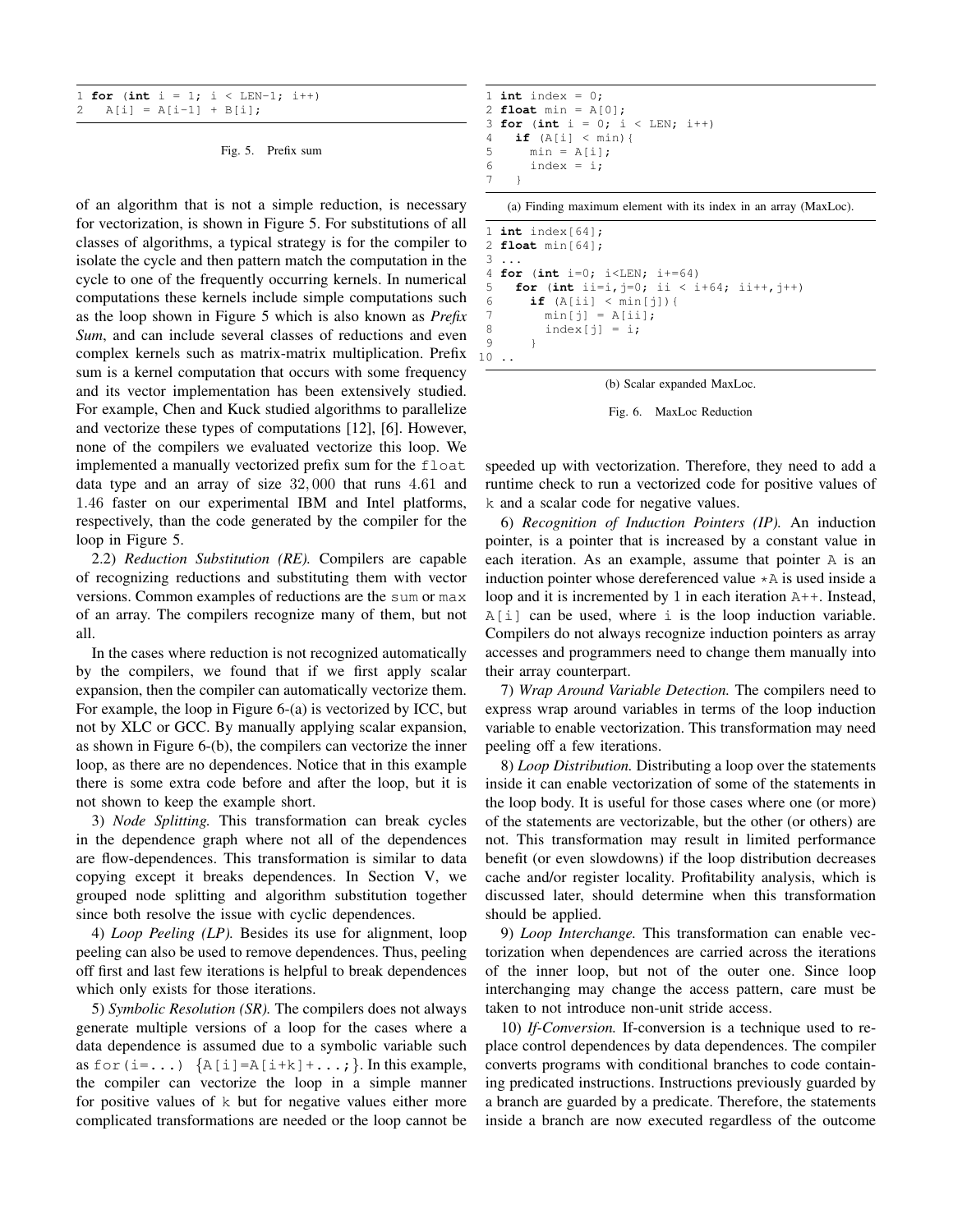```
1 for (int i = 0; i < LEN; i+1)
2 if (A[i] \leq B[i]) {<br>3 C[i] = D[i] + E[i
        C[i] = D[i] + E[i];4 }
```

|  |  |  |  | (a) A loop containing conditional statements |  |
|--|--|--|--|----------------------------------------------|--|
|--|--|--|--|----------------------------------------------|--|

|  | 1 for (int i = 0; i < LEN; i++)                            |  |
|--|------------------------------------------------------------|--|
|  | 2 $C[i] = (A[i] \times B[i])$ ? $(D[i] + E[i])$ : $C[i]$ ; |  |

(b) Converted version

Fig. 7. If-Conversion example

|                                      | 1 for (int i=0; i <n; i++)<="" th=""><th></th><th></th><th></th><th></th></n;> |  |                  |   |   |
|--------------------------------------|--------------------------------------------------------------------------------|--|------------------|---|---|
|                                      |                                                                                |  | if $(C[i] == 0)$ | 2 |   |
| $A[i] = FAST FUNCTION(B[i])$ ;       |                                                                                |  |                  | 3 |   |
|                                      |                                                                                |  | else             |   | 4 |
| $A[i] = C[i] * SLOW$ FUNCTION (D[i]) |                                                                                |  |                  |   | 5 |
|                                      | +FAST FUNCTION(B[i]);                                                          |  |                  |   | 6 |
|                                      |                                                                                |  |                  |   |   |

(a) Short circuiting to prevent from computing the slow function.

```
1 for (int i=0; i<N; i++)
2 A[i] = FAST FUNCTION(B[i]);
3 #pragma novector<br>4 for (int i=0; i<
  for (int i=0; i < N; i++)
5 if (C[i] := 0)6 A[i]=C[i]*SLOW_FUNCTION(D[i])+A[i];
```
(b) Removing the short circuit to generate an efficient vector code.

Fig. 8. A loop containing conditional statement

of the branch and the predicate is used to store the correct result back into memory by using bitwise mask operations such as logical and/or/not operations. Figure 7-(a) shows a loop containing conditional statements and Figure 7-(b) shows its converted version. Clearly this transformation may execute unnecessary instructions depending on values of the input, but it makes the loop vectorizable. Therefore, compilers need to use profiling information to estimate its profitability.

An example of a loop containing branches in our benchmark set is shown in Figure 8-(a). The branch to prevent the computation of the slow function in order to improve the scalar performance is added because it is known that for many iterations  $C[i]$  is zero. To vectorize this loop there are three possible options: i) execute both parts of the branch in vector fashion and only store the appropriate one; ii) remove the condition and the first statement and vectorize only the second statement. This option does not take advantage of the fact that  $C[i]$  can be 0 for many iterations but it is better than the first one; iii) apply loop distribution across the statements, vectorize the first loop and run the second loop in scalar mode, as shown in Figure 8-(b). As it will be discussed later in Section V, some functions in Media Bench II applications have this type of computation. We refer to this type of loops by *Fast-Slow Function (FSF)*.

To determine the best way to vectorize a loop with if conditions the compiler needs profile information, as the decision on which is the best option, is input data dependent. B4) Generation of efficient vector code. Some transformations are required to increase the amount of parallelism or to

minimize the overheads of the vectorization.

1) *Data Permutations (DP).* This transformations is necessary when a vector operation on two vector registers is such that the corresponding elements of the operation are not aligned. In that situation, permutation instructions need to be used. It is important to minimize the number of permutations instructions, as they are expensive, and not doing so, can result in the vector code running slower than the original sequential code. Although several works have been published on this topic such as [10], [17], [18], current compilers do not apply this optimization efficiently.

As an example, consider the code in Figure 9-(a) from MILC. In this application the data types of the arrays are double and the elements of the matrices are complex numbers stored in an array of pairs representing complex numbers. The compiler can easily vectorize the computation of a0r\*b0r,a0r\*b0i and a0i\*b0i,-a0i\*b0r which are the first and the second terms, respectively, of the two statements on line 8 and 11, but need permutation operations to add the results of the vector multiplication, as the data do not have the right alignment in the vector registers. To minimize the number of permutations, the compiler needs to carefully regroup the additions of the results that have the same alignment (this makes permutations unnecessary), as shown in the computations of variables cpr,cpi and cmi,cmr in Figure 9-(b). In this computation, a single permutation is performed to compute the sum in lines 7 and 8. In addition, we avoid individual multiplications by  $-1$ , by factoring out the minus in the computation of cmi, as shown in line 5 of Figure 9-(b). Another solution to this problem is to change the layout of the complex structure as discussed earlier. In other words, if the real and imaginary parts of the complex numbers of the matrices had been stored in different matrices, vectorizing this code would have been straight forward. But as it was discussed before, changing the layout of a structure requires global changes. Permutation minimization was required in several loops in DNS and MILC.

2) *Data Type Promotion (DTP).* On integer codes it is not uncommon for programmers to cast operations in a loop on a data type to a larger data type, to avoid overflows. However, sometimes the programmer cast to a larger type than necessary, which results in less parallelism for vectorization. Since casting to different data types requires shuffling of vector registers, we can also classify it as data permutation.

As an example consider the code in Figure 10. In this particular example, since  $16 \times (2 \times MAX\_CHAR) < MAX\_SHORT$ , it is possible to perform the computation in the loop temporarily as 16-bit short, instead of using the 32-bit integer data type specified by the programmer and then add the result back to sum. As we will see later in Section V, there are many occurrences of this type of computation in the Media Bench II applications.

3) *Loop Invariant Recognition (LIR).* We have observed that in some cases compilers fail to recognize a loop invariant that can be moved outside of the loop. In particular, we have observed that XLC and GCC failed to recognize that a constant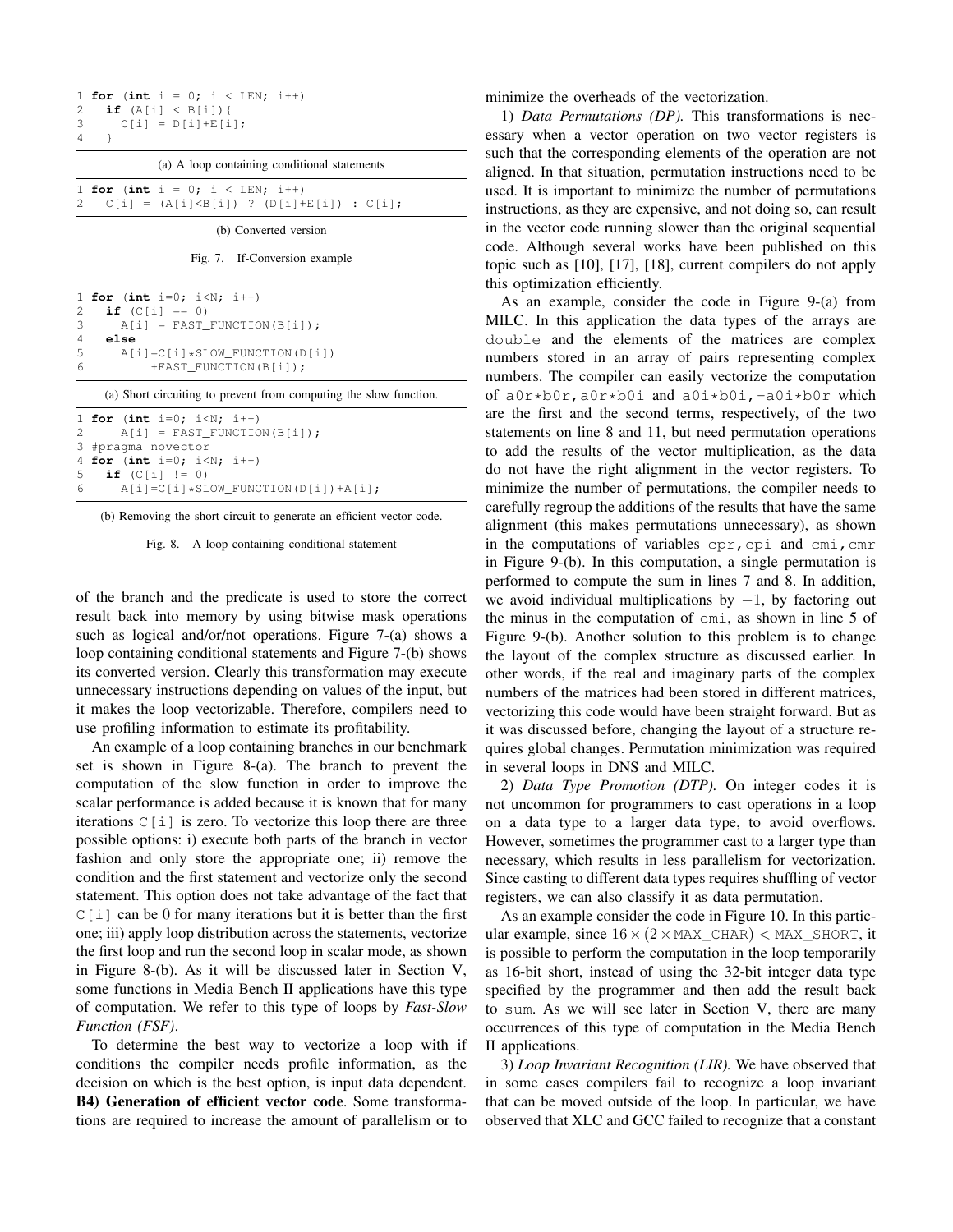```
1 for (int i=0; i<3; i++){
 2 a0r=a->e[0][i].real;<br>3 a0i=a->e[0][i].imag;a0i=a->e[0][i].imag;
 4 b0r=(*b)->h[0].c[0].real;<br>5 b0i=(*b)->h[0].c[0].imag;
       b0i=(*b)->h[0].c[0].imag;67 c->h[0].c[i].real=
 8 a0r*b0r+a0i*b0i+a1r*b1r<br>9 +a1i*b1i+a2r*b2r+a2i*b2i
9 +ali*bli+a2r*b2r+a2i*b2i;<br>10 c->h[0].c[i].imaq=
       c-\geq h[0].c[i].imag=
11 a0r*b0i-a0i*b0r+a1r*b1i<br>12 -a1i*b1r+a2r*b2i-a2i*b2r
          -ali*blr+a2r*b2i-a2i*b2r;
13 }
```
(a) Original code without regrouping.

```
1 for (int i=0; i<3; i++){
2 cpr=a0r*b0r+a1r*b1r+a2r*b2r;<br>3 cpi=a0r*b0i+a1r*b1i+a2r*b2i;
     3 cpi=a0r*b0i+a1r*b1i+a2r*b2i;
5 cmi=-(a0i*b0r+a1i*b1r+a2i*b2r);<br>6 cmr= (a0i*b0i+a1i*b1i+a2i*b2i);
6 cmr= (a0i*b0i+ali*b1i+a2i*b2i);<br>7 c->h[0].c[i].real=cpr+cmr:
     c->h[0].c[i].real=cpr+cmr;8 c->h[0].c[i].imag=cpi+cmi;
9 }
```
(b) Same code with regrouping.

Fig. 9. A loop from a function in MILC that requires optimizing data permutations

| $1$ //int sum;                     |
|------------------------------------|
| 2 //unsigned char* pix1, pix2;     |
| 3 for (int i=0; i<16; i++)         |
| 4 sum $+=$ abs(pix1[i] - pix2[i]); |

Fig. 10. A common type of computation in Media Bench II

vector that was obtained from replicating a constant could be moved outside the loop. We manually moved them out for these cases.

## B5) Other transformations

1) *Reroll (RR).* Rerolling manually unrolled loops in some cases enables vectorization. Thus, unless the compiler can vectorize basic blocks, fully unrolled loops cannot be vectorized and partially unrolled loops could lead to inefficient vectorization. Of course, vectorization of basic blocks is in some way a superset of loop rerolling.

2) *Vectorization of while loops.* While loops where the condition of the loop is not predictable at compile/run time, such as while( $a[i]$  $\&$ [i]), or for loops that have a break instruction, are not vectorized by the compilers we evaluated. We vectorized these loops manually by checking the conditional expression of while  $(a[i] \leq b[i])$  for consecutive iterations in a vector manner and doing an AND reduction. If the outcome of the reduction was true, a vector code for the body of the loop runs; otherwise, a scalar code runs.

#### *C. Profitability*

Compilers use cost models to determine whether a transformation is profitable, i.e., whether the transformed code runs faster than the original. To determine if vectorization is profitable, the compiler might need information about the input data, the number of iterations of the loop, or whether the overheads associated with the extra code added to enable vectorization can be amortized with the benefit of the vectorization.

In some cases profiling information can be important to guide the compiler. For example, profiling information can be used to determine the most likely outcome of a branch. In fact, loops with if conditions can be vectorized using the if-conversion method discussed before. However, vectorizing loops with if statements may result in slowdowns. Thus, the profitability of vectorization of loops with if statements is usually input data dependent, and only profile information can be used to determine whether they should be vectorized.

#### V. EVALUATION OF VECTORIZING COMPILERS

#### *A. Methodology*

In this section, we evaluate the vectorization capabilities of XLC, ICC and GCC. All arrays in the codes used in this study are 16-byte aligned and contain the restrict attribute and alignment assertions. One intention was to provide the compiler with as much information as possible. The restrict attribute for a pointer such as float\* \_\_restrict\_ A tells the compiler that no other pointer will access the same memory addresses that A accesses. Alignment assertions are instructions that inform the compiler about the alignment of a pointer. We believe that in many cases the restrict attribute and the alignment assertion could be automatically inserted by the compiler but we have not studied this issue.

To obtain our experimental results we first compiled the codes with vectorization disabled to generate scalar versions (baseline) and with vectorization enabled to generate vector codes (see compiler flags in Table III). Scalar and vector codes were timed. When the obtained speedups were lower than the expectation according to Table II, we transformed it manually. First, we transformed the code at the source level and then recompiled with vectorization options; if that also failed, we wrote vector code using vector intrinsics. We will use the following terminology for the evaluation:

• Speedup: Speedup of a code is the ratio of the running time of the baseline, which is the original code compiled with vectorization disabled, over the running time of the code (untransformed or transformed) compiled with the vectorization options in Table III.

• Auto Vectorized: A code is auto vectorized when it is automatically vectorized by the compiler and the speedup is at least 1.15.

• Perfectly Auto Vectorized: A code is perfectly auto vectorized when it is auto vectorized by the compiler and we could not obtain a higher speedup by hand.

• Not Vectorizable: A code is not vectorizable when neither the compiler nor the manual transformations are helpful in obtaining a speedup of greater than 1.15 due to vectorization. In our evaluation, the classification of a loop as not vectorizable is done based on the target platforms (Intel or IBM), and not on the compilers.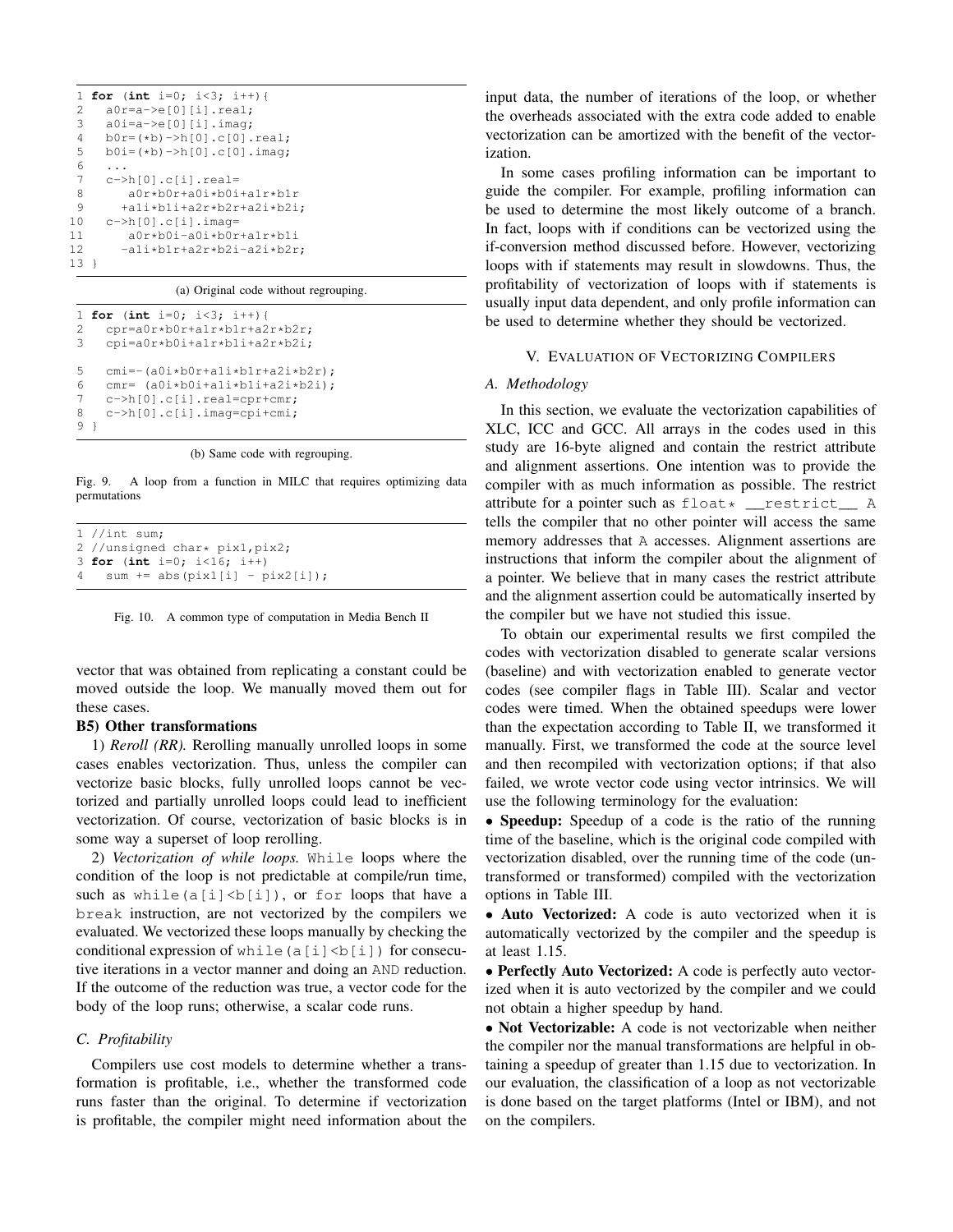

Fig. 11. Compilers evaluation for TSVC.

Notice that none of the evaluated compilers used profiling to improve their capabilities in vectorization, except in one case where XLC used the profiling data to apply symbolic resolution transformation. The use of profiling changed the performance of both the scalar and vectorized code (sometimes increased and sometimes decreased). As a result, we have not used the profile information for our evaluation. Next, we present the evaluation for each of the benchmarks described in Section II.

## *B. Test Suite for Vectorizing Compilers*

Figure 11 shows a Venn diagram that graphically illustrates the loops that are auto vectorized by each compiler and the loops that are not vectorizable on the Intel or the IBM platform. The diagram also shows graphically the number of loops that are vectorized by all the compilers, the ones vectorized by only one compiler, or the ones vectorized by two of the compilers, but not the other one. The numbers show that ICC is the compiler that auto vectorizes a higher number of loops, 90, versus the 68 of XLC or the 59 of GCC. The numbers 3 and 2 in the shaded rectangles in the auto vectorized sets correspond to the loops that we classified as not vectorizable for the IBM platform, but they are auto vectorized on the Intel platform. There are 18 loops that cannot be vectorized for any of the platforms because most of them require sophisticated gather or scatter hardware support to efficiently vectorize them. The number 20 which is not in any of these sets, shows the loops that were not vectorized by any of the compilers but are vectorizable by hand on both platforms.

Table IV shows how much programmer effort is required to vectorize the extended TSVC loop collection [1] described in Section II, based on the compiler (XLC or ICC) used. In particular the table shows how many loops were perfectly auto vectorized by the XLC or ICC compiler, by applying transformations at the source level or by writing vector code using intrinsics. The transformations that we used are the ones discussed in Section IV. We did not consider GCC for this study, as our results show that GCC fails to vectorize many

| Method                      | XLC.          | ICC.        |
|-----------------------------|---------------|-------------|
| Vectorizable                | 124(82.12%)   | 127(84.11%) |
| Perfectly Auto Vectorized   | $66(43.71\%)$ | 82(54.31%)  |
| Source Level Transformation | 42(27.82%)    | 38(25.17%)  |
| <b>Intrinsics</b>           | $16(10.6\%)$  | $7(4.64\%)$ |

TABLE IV LOOP CLASSIFICATION BASED ON THE METHOD USED TO ACHIEVE THE BEST SPEEDUP.

more code snippets than ICC. Notice that the diagram in Figure 11 shows the *auto vectorized* loops, while Table IV shows the loops that were *perfectly auto vectorized*.

Table VI shows the transformations we had to apply to perfectly auto vectorize the loops in TSVC. Table VII shows the number of loops that were perfectly auto vectorized by one compiler, but not by the other one, and the transformation that was required. For instance, the column XLC-ICC indicates the loops vectorized by XLC, but not by ICC. This column shows that XLC vectorized 3 loops that were not vectorized by the ICC compiler where statement reordering was required. When comparing ICC versus XLC we can observe that ICC vectorized 9 loops that were not vectorized by XLC that required if-conversion. The reason is that in most cases, XLC only vectorizes loops with conditional statements when the programmer has applied the if-conversion transformation manually. Finally, the other 4 loops that XLC did not vectorize but ICC did, are loops with non-unit stride accesses that we vectorized using the data copying transformation. ICC vectorized these loops because Intel platforms can use scalar loads to build a vector register in case of non-unit stride accesses. Table VIII shows the average speedup obtained based on the vectorization method used over all loops in this benchmark (speedup 1.0 is considered for the loops which were not vectorized).

We also compared the compilers used in this study with the compilers used in the evaluation made in 1991 by Callahan, Dongarra, and Levine TSVC [7]. Since the machines used in their study had support for vector instructions not available today in the microprocessor vector extensions, such as gather/scatter, and the collection we used had more loops than the original collection, we removed the loops which did not exist in the original collection and the loops which were not vectorizable on neither Intel platform nor IBM platform. We ended up with 85 loops and Table V how many loops were vectorized by each compiler. In this table, a loop is considered vectorized by a today's compiler if a speedup of at least 1.15 is obtained (auto vectorized by our definition) and considered vectorized by a compiler from Callahan's collection if the loop was either vectorized or partially vectorized according to their model described in section 7 of [7]. Also, we refer to XLC, ICC and GCC as New Compilers and the compilers from Callahan's collection as Old Compilers. As it is clear, only ICC is comparable with the old compilers and that XLC and GCC vectorized significantly fewer loops.

Overall, compilers have much room for improvement in vec-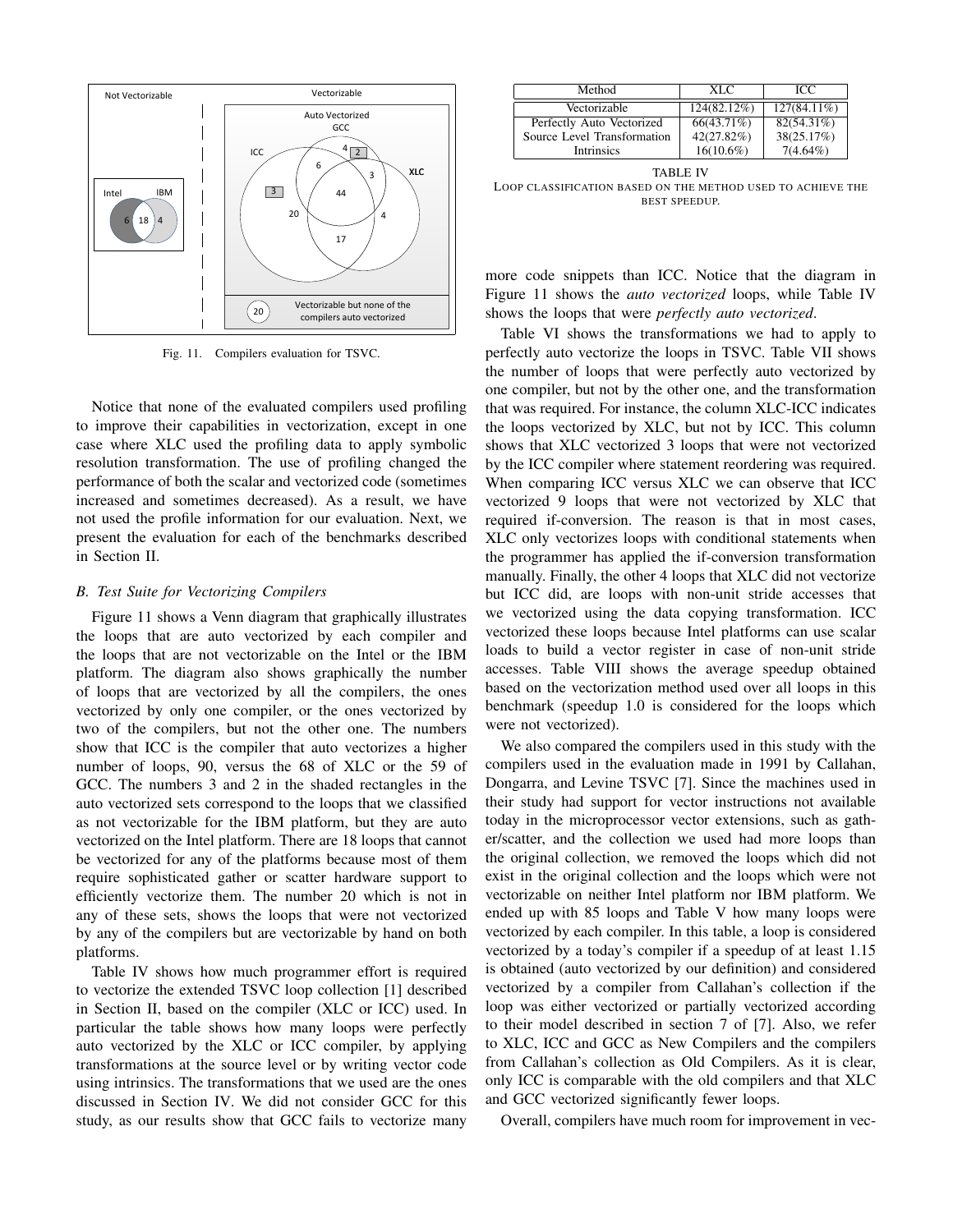|                | Compilers           | Vectorized  |  |  |  |  |
|----------------|---------------------|-------------|--|--|--|--|
|                | XLC.                | 45 (52.94%) |  |  |  |  |
| New            | <b>ICC</b>          | 61(71.77%)  |  |  |  |  |
|                | GCC                 | 38 (44.71%) |  |  |  |  |
|                | fc $6.1$            | 65 (76.47%) |  |  |  |  |
|                | cft77 4.0.1.1       | 53 (62.35%) |  |  |  |  |
|                | CF77.40             | 70 (82.35%) |  |  |  |  |
|                | <b>FORTRAN V5.5</b> | 54 (62.53%) |  |  |  |  |
| $\overline{c}$ | f7743               | 67 (78.82%) |  |  |  |  |
|                | Fortran77EX         | 60 (70.59%) |  |  |  |  |
|                | for 77              | 62 (72.94%) |  |  |  |  |
|                | VS FORTRAN 2.4.0    | 66 (77.65%) |  |  |  |  |
|                | $f77sx$ 010         | 63 (74.12%) |  |  |  |  |

TABLE V COMPARISON BETWEEN NEW AND OLD COMPILERS

| <b>Transformation Required</b>            | XLC | ICC            | GCC |
|-------------------------------------------|-----|----------------|-----|
| Total                                     | 58  | 45             | 70  |
| if-conversion                             | 10  |                | 14  |
| Vectorization of While and GOTO loops     |     |                |     |
| Algorithm substitution and Node Splitting |     |                |     |
| <b>Statement Reordering</b>               |     |                | 3   |
| Data Copying                              |     |                | 12  |
| Wrap Around Variable Detection            |     | $\mathfrak{D}$ | 5   |
| Reduction                                 |     |                | 10  |
| Rerolling                                 |     |                |     |
| Symbolic Resolution                       |     |                |     |
| Loop Interchanging                        |     | $\mathfrak{D}$ |     |
| Loop Distribution                         |     |                |     |
| Other                                     |     |                |     |

TABLE VI TRANSFORMATIONS REQUIRED TO PERFECTLY AUTO VECTORIZE THE LOOPS IN TSVC.

torizatoin with regard to our results from TSVC benchmark. There are three main reasons why today's compilers fail in vectorizing the loops in the TSVC benchmark. The first reason is the hardware limitations of the current vector extensions. For example, non-unit stride accesses are more challenging for today's compilers than they were for the compilers of 20 years ago, as the machines back then had hardware support that is not available in today's microprocessors. The second reason is that today's compilers are not designed to support some programming patterns such as loops with wrap around variables. The third reason is that compilers fail in the presence of data dependences graphs that require statement reordering or algorithm substitution, but we do not really know how common they are today. We believe that this is because the compilers are now concerned with a different set of patterns.

Our final observation is that if there was an imaginary compiler which could vectorize all the cases that XLC, ICC and GCC auto vectorized, it would auto vectorize about 83.05% of the loops which can take advantage of the vector instructions of both platforms. In contrast XLC, ICC and GCC can separately auto vectorize 54.84%, 70.87% and 46.46% of the vectorizable loops in each platform. This number proves that compiler technology to vectorize most of the loops already exists, but the different compilers are developed by following different directions.

|                                |                | ⋝<br>icc:      | سم |                |                             |    |
|--------------------------------|----------------|----------------|----|----------------|-----------------------------|----|
| Total                          | 9              | 25             | 36 | 13             | 19                          | 12 |
| <b>Statement Reordering</b>    | 3              | 0              |    | $\overline{c}$ | 2                           |    |
| Loop Interchange               | 0              |                | 3  |                | $\mathcal{D}_{\mathcal{L}}$ |    |
| Rerolling                      | 3              | 0              | 0  | $\overline{c}$ |                             |    |
| Reduction                      |                | $\overline{2}$ | 6  |                |                             |    |
| if-conversion                  | 0              | 9              | 14 |                | Q                           |    |
| Wrap Around Variable Detection | 0              | 3              | 3  |                |                             |    |
| Data Copying                   | 0              |                |    | 3              |                             |    |
| Other                          | $\mathfrak{D}$ | 6              | 5  | 5              |                             |    |

TABLE VII

COMPILER COMPARISON BASED ON THE TRANSFORMATIONS REQUIRED TO PERFECTLY AUTO VECTORIZE THE TSVC LOOPS.

| Method                 | XLC. | ICC. | GCC  |  |  |  |  |  |
|------------------------|------|------|------|--|--|--|--|--|
| Auto Vectorization     | 1.66 | 1.84 | 1.58 |  |  |  |  |  |
| <b>Transformations</b> | 2.97 | 2.38 |      |  |  |  |  |  |
| <b>Intrinsics</b>      | 3.15 | 2.45 |      |  |  |  |  |  |
| TABLE VIII             |      |      |      |  |  |  |  |  |

THE AVERAGE SPEEDUPS OBTAINED BY EACH METHOD.

## *C. PACT and Media Bench II Applications*

Table X shows results for the functions in the PACT and Media Bench II benchmark that consume most of the execution time of the applications. We found these functions by using gprof [11]. For each application, the table shows the name of the function (the number that appears in front of some of them represents the loop number in that function, since some of them have multiple loops); the percentage of time the application spent in each function (Perc); the speedups for each compiler when the loops where automatically vectorized (Auto columns) and the speedup when the code was manually transformed or manually vectorized with intrinsics (Manual columns). The numbers in bold in the Auto columns indicate that the compiler perfectly auto vectorized this code. Notice that Table X shows all speedups not just those above 1.15. Finally, the column Transformation indicates the transformation (described in Section VI) that we had to apply to perfectly auto vectorize a loop.

The DNS and MILC part of the table X shows the importance of the optimization of the data permutations. As it is clear from the table, XLC only obtains 1.02x speedup in DNS application, while 6.98x can be obtained with manual transformations; ICC does not obtain any speedup for MILC, while manual transformations obtained 1.23x. GCC obtains speedup of 1.25 for DNS which improves to 1.96 after manual transformations. GCC does not obtain any speedup for MILC before the manual transformations. Therefore, compilers need to improve their capabilities in vectorizing cases where data permutations are necessary. The imaginary compiler that we mentioned above, can auto vectorize (with threshold 1.15) 10 out of 13 loops (76.92%). XLC auto vectorized 6 out of 13 loops (46%), as well as ICC.

Overall, the compilers vectorized few loops in the appli-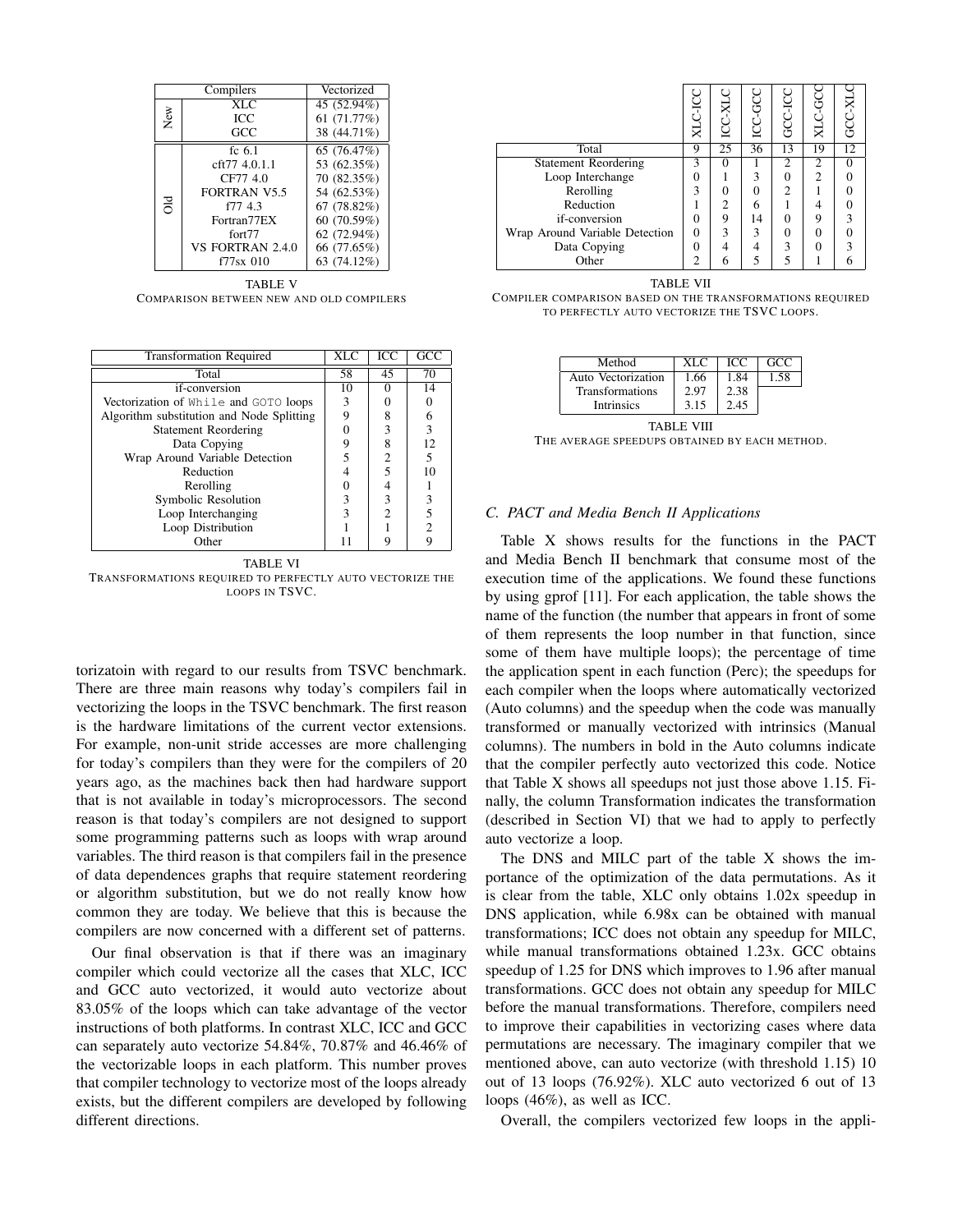| Method             | XL C  | IC C  | 63 C Y |
|--------------------|-------|-------|--------|
| Auto Vectorization | 1.154 | 1.279 |        |
| Manual             | 2 101 | 2.743 | 2.692  |

TABLE IX THE AVERAGE SPEEDUP OBTAINED WITH AUTO VECTORIZATION AND MANUAL VECTORIZATION FOR PACT AND MEDIA BENCH II.

cations in PACT and Media Bench II. XLC, ICC and GCC only auto vectorized 6 (18.18%), 10 (30.30%) and 7 (21.21%) loops, respectively, out of total 33 loops. However, the imaginary compiler could vectorize 16 (48.48%) loops. Notice that the data in Table X shows that the main transformations compilers need to apply to avoid data dependence issues in PACT and Media Bench II are recognition of induction pointers, reductions, symbolic resolution, and loop peeling which are simple to apply since they need only local information. However, the other transformations are the ones that deal with non-unit stride accesses including recomputation and data copying which requires interprocedural data and profitability information. Also, the number of loops that require shuffling transformations including data permutation and data type promotion, shows that the compilers fail in efficiently using vector permutations. Finally, Table IX shows by how much the speedup obtained by each compiler improves after manual transformations.

## VI. RELATED WORK

Many papers were published in the 70's, 80's, and 90's about vectorization. Due to lack of space we do not discuss them here. Apart from those papers, the closest work to our work is that by Callahan, Donagarra and Levine where they designed a benchmark (TSVC benchmark in our study) to assess vectorizing compilers [5]. This benchmark only contains synthetic loops and the compilers they used are now 20 years old. Another similar empirical study on vectorization was done by Ren et al. [16] where they evaluated how well ICC (version 8.0) vectorized the Berkeley Multimedia Workload suite [19]. That benchmark only has integer operations, so the capabilities of the compiler to vectorize floating point operations was not assessed in that study. In this paper, in addition to ICC we also evaluated XLC and GCC. Finally, there is also a similar study by Knuth where he studied the impact on performance of several optimizations that he applied by hand [13]. That study did not consider loop vectorization.

#### VII. CONCLUSION

Our study shows that some of today's best compilers fail to vectorize many patterns. It is also clear that it is possible to attain significant improvements. In fact, XLC and ICC only auto vectorized 45-71% of our synthetic benchmarks and only about 18-30% of the loops extracted from the PACT and Media Bench II codes. However, at the same time these compilers can collectively vectorize about 83.05% of the synthetic benchmark and 48.49% of the PACT and Media Bench II. Our hand analysis indicates that well-known techniques would be

successful on many of the loops that could not be vectorized by these compilers.

One reason for the current situation seems to be lack of resources. Compilers include a limited number of analyses and transformations. Just adding several optimization modules to compilers should lead to significant improvements. However, the uneven behavior of the compilers across the benchmarks indicates a second serious limitation: there is no universal criteria to determine what are the important patterns. Given limited resources the ability to identify what transformation should be given priority is of course of great importance, but there does not seem to exist a good methodology to asses the importance of patterns and therefore no methodology to determine what compiler transformations are the most important ones.

#### ACKNOWLEDGMENT

This research is part of the Blue Waters sustained-petascale computing project, which is supported by the National Science Foundation (award number OCI 07-25070) and the state of Illinois. Blue Waters is a joint effort of the University of Illinois at Urbana-Champaign, its National Center for Supercomputing Applications, IBM, and the Great Lakes Consortium for Petascale Computation. This research was supported in part by the National Science Foundation under Award CCF 0702260.

#### **REFERENCES**

- [1] Extended Test Suite for Vectorizing Compilers.
- http://polaris.cs.uiuc.edu/˜maleki1/TSVC.tar.gz.
- [2] Media Bench II. http://euler.slu.edu/˜fritts/mediabench/. Computation (MILC) Collaboration.
- http://physics.indiana.edu/~sg/milc.html.<br>Petascale Application [4] Petascale Application Collaboration Teams.
- http://www.ncsa.illinois.edu/BlueWaters/pacts.html.
- [5] D. Callahan, J. Dongarra, and D. Levine. Vectorizing compilers: a test suite and results. In *Supercomputing*, Supercomputing '88, pages 98– 105. IEEE Computer Society Press, 1988.
- [6] S.-C. Chen and D. Kuck. Time and parallel processor bounds for linear recurrence systems. *IEEE Trans. on Computers*, pages 701–717, 1975.
- [7] D. L. David, D. Callahan, and J. Dongarra. A comparative study of automatic vectorizing compilers. *Parallel Computing*, 17:1223–1244, 1991.
- [8] A. E. Eichenberger, P. Wu, and K. O'Brien. Vectorization for simd architectures with alignment constraints. In *PLDI*, pages 82–93, 2004.
- [9] S. I. Feldman, D. M. Gay, M. W. Maimone, and N. L. Schryer. Availability of f2c-a fortran to c converter. *SIGPLAN Fortran Forum*, 10:14–15, July 1991.
- [10] F. Franchetti and M. Pschel. Generating simd vectorized permutations. [11] S. L. Graham, P. B. Kessler, and M. K. McKusick. gprof: a call graph
- execution profiler. *SIGPLAN Not.*, 39:49–57, April 2004.
- [12] W. D. Hillis and J. Guy L. Steele. Data parallel algorithms. *Commun. ACM*, 29:1170–1183, December 1986.
- [13] D. E. Knuth. An empirical study of fortran programs. *Software: Practice and Experience*, 1(2):105–133, 1971.
- [14] S. Kurien and M. Taylor. Direct numerical simulation of turbulence: Data generation and statistical analysis. *Los Alamos Science*, 29:142– 151, 2005.
- [15] Y. Lin and D. A. Padua. A simple framework to calculate the reaching definition of array references and its use in subscript array analysis. In *Proc. of the 11 IPPS/SPDP'99 Workshops*, pages 1036–1045, 1999.
- [16] G. Ren, P. Wu, and D. Padua. An empirical study on the vectorization of multimedia applications for multimedia extensions. In *IPDPS*, page 89.2. IEEE Computer Society, 2005.
- [17] G. Ren, P. Wu, and D. Padua. Optimizing data permutations for simd devices. In *PLDI*, pages 118–131, New York, NY, USA, 2006. ACM.
- [18] L. Shen, L. Huang, N. Xiao, and Z. Wang. Implicit data permutation for simd devices. In *Embedded and Multimedia Computing, 2009. EM-Com 2009. 4th International Conference on*, pages 1 –6, dec. 2009.
- [19] N. T. Slingerland and A. J. Smith. Design and characterization of the berkeley multimedia workload. *Multimedia Syst.*, 8:315–327, July 2002.